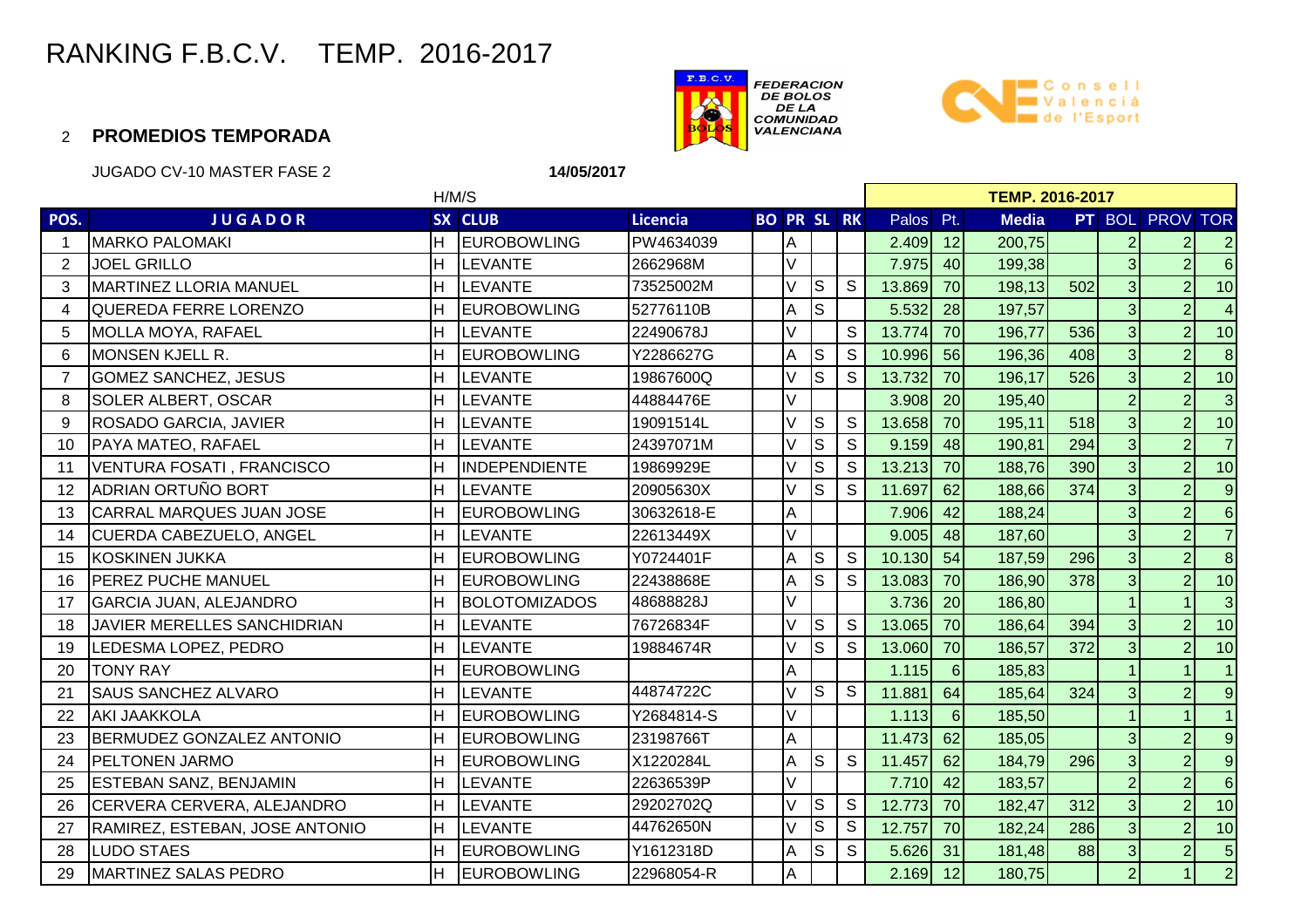



#### 2 **PROMEDIOS TEMPORADA**

JUGADO CV-10 MASTER FASE 2

**14/05/2017**

|      | H/M/S                              |     |                             |                 |                    |   |             |              | <b>TEMP. 2016-2017</b> |                |              |     |                |                 |                |  |  |
|------|------------------------------------|-----|-----------------------------|-----------------|--------------------|---|-------------|--------------|------------------------|----------------|--------------|-----|----------------|-----------------|----------------|--|--|
| POS. | <b>JUGADOR</b>                     |     | SX CLUB                     | <b>Licencia</b> | <b>BO PR SL RK</b> |   |             |              | Palos Pt.              |                | <b>Media</b> |     |                | PT BOL PROV TOR |                |  |  |
| 30   | HERNANDEZ LLEDO, JOSE              | IH. | EUROBOWLING                 | 21388005Y       |                    | Α | $\mathbb S$ | S            | 10.385                 | 58             | 179,05       | 210 | $\overline{3}$ | $\overline{2}$  | 8              |  |  |
| 31   | <b>SOLER ALBERT, XAVIER</b>        | H   | <b>ILEVANTE</b>             | 24396606T       |                    |   | S           | S            | 7.488                  | 42             | 178,29       | 184 | $\overline{3}$ | $\overline{2}$  | $6\phantom{1}$ |  |  |
| 32   | <b>TIMONEN MARTTI</b>              |     | <b>EUROBOWLING</b>          | Y0303496W       |                    | Α | $\mathbb S$ | $\mathsf S$  | 11.007                 | 62             | 177,53       | 188 | $\overline{3}$ | $\overline{2}$  | 9              |  |  |
| 33   | ALCARAZ GARCIA, PEDRO              |     | <b>LEVANTE</b>              | 21961226X       |                    |   | S           | S            | 12.420                 | 70             | 177,43       | 236 | $\overline{3}$ | $\overline{2}$  | 10             |  |  |
| 34   | <b>BERDAL, RENE</b>                | IH. | <b>LEVANTE</b>              | 592133234130    |                    |   | $\mathsf S$ | S            | 10.996                 | 62             | 177,35       | 186 | $\overline{3}$ | $\overline{2}$  | $\overline{9}$ |  |  |
| 35   | FONT BERNABEU, VICENTE ANTONIO     | lH. | <b>LEVANTE</b>              | X7804638W       |                    | V |             |              | 8.511                  | 48             | 177,31       |     | $\overline{3}$ | $\overline{2}$  | $\overline{7}$ |  |  |
| 36   | NAVARRO CHINER, IVAN               | lн  | <b>LEVANTE</b>              | 44794510D       |                    |   | S           | S            | 9.522                  | 54             | 176,33       | 188 | $\overline{3}$ | $\overline{2}$  | 8              |  |  |
| 37   | <b>MUÑOZ ANDRES JOSE</b>           | lн  | INDEPENDIENTE               | 21387071-S      |                    | Α |             |              | 1.056                  | $\,6\,$        | 176,00       |     |                |                 |                |  |  |
| 38   | <b>KEIJO LILKANEN</b>              | H   | <b>EUROBOWLING</b>          | Y1283711A       |                    | Α |             |              | 1.053                  | $6\phantom{1}$ | 175,50       |     |                |                 |                |  |  |
| 39   | <b>SEPPO TUOMINEN</b>              | Iн  | <b>EUROBOWLING</b>          | X5922199H       |                    | Α | $\mathbb S$ | S            | 10.873                 | 62             | 175,37       | 128 | 3              | $\overline{2}$  | $\overline{9}$ |  |  |
| 40   | <b>MANUEL ANTONIO VASCO SELLES</b> | lн  | <b>LEVANTE</b>              | 21650106E       |                    | Α | $\mathsf S$ | S            | 12.270                 | 70             | 175,29       | 200 | $\overline{3}$ | $\overline{2}$  | 10             |  |  |
| 41   | <b>SANCHIS NAVARRO BORJA</b>       | IH. | <b>ILEVANTE</b>             | 54012082D       |                    | V |             |              | 2.453                  | 14             | 175,21       |     |                |                 | $\overline{2}$ |  |  |
| 42   | BERENGUER SEPULCRE ANTONIO         |     | <b>IEUROBOWLING</b>         | 21931235E       |                    | A |             |              | 10.783                 | 62             | 173,92       |     | $\overline{3}$ | $\overline{2}$  | $\overline{9}$ |  |  |
| 43   | GARCIA MARTINEZ, JOSE M.           |     | LEVANTE                     | 19413977J       |                    |   |             |              | 2.410                  | 14             | 172,14       |     |                |                 | $\overline{2}$ |  |  |
| 44   | <b>JOSE LUIS BENITEZ ALBORCH</b>   | lH. | <b>LEVANTE</b>              | 53753612J       |                    | V |             |              | 6.176                  | 36             | 171,56       |     |                |                 | $\overline{5}$ |  |  |
| 45   | <b>FERRANDIZ PASTOR ANDRES</b>     | Iн  | <b>SAN VICENTE</b>          | 21347407A       |                    | A |             |              | 7.168                  | 42             | 170,67       |     | $\overline{3}$ | $\overline{2}$  | $6\phantom{1}$ |  |  |
| 46   | PRIEGO ESPEJO MANUEL               | lн  | <b>EUROBOWLING</b>          | 21936509Y       |                    | Α | S           | S            | 5.460                  | 32             | 170,63       | 24  | $\overline{3}$ | $\overline{2}$  | $\overline{5}$ |  |  |
| 47   | <b>MORLANES FURIO, PABLO</b>       | H   | <b>BOLOTOMIZADOS</b>        | 24359796-J      |                    |   |             |              | 2.044                  | 12             | 170,33       |     | $\overline{2}$ | $\overline{2}$  | $\overline{2}$ |  |  |
| 48   | <b>BROCHMANN, HELGE</b>            |     | <b>EUROBOWLING</b>          | 27492191        |                    | Α |             |              | 1.332                  | 8              | 166,50       |     |                |                 |                |  |  |
| 49   | FERREIRA PEREIRA, JUAN CARLOS      | lн  | <b>LEVANTE</b>              | Y4974141-Z      |                    |   |             |              | 1.322                  | 8              | 165,25       |     |                |                 |                |  |  |
| 50   | MARI BAYARRI, VICENTE              | IH. | <b>ILEVANTE</b>             | 19368017Q       |                    | V |             |              | 5.269                  | 32             | 164,66       |     | 3              | $\overline{2}$  | 5              |  |  |
| 51   | <b>JUAN ANTONIO CASTILLO</b>       | ΙH  | <b>LEVANTE</b>              | 19824417G       |                    | V |             |              | 4.281                  | 26             | 164,65       |     | $\overline{3}$ |                 | $\overline{4}$ |  |  |
| 52   | <b>DAVID MARCH</b>                 |     | <b>IEUROBOWLING</b>         | 48090802X       |                    | A | $\mathbb S$ | $\mathsf{S}$ | 2.293                  | 14             | 163,79       | 24  | $\overline{2}$ | $\overline{2}$  | $\overline{2}$ |  |  |
| 53   | <b>ROBERT CALIFICE</b>             |     | <b>EUROBOWLING</b>          | Y2461442L       |                    | A | S           | S            | 6.531                  | 40             | 163,28       | 23  | 3              | $\overline{2}$  | $6\phantom{1}$ |  |  |
| 54   | <b>HILL BARRY</b>                  | lН  | <b>EUROBOWLING</b>          | X7526221T       |                    | А |             |              | 1.955                  | 12             | 162,92       |     |                |                 | $\overline{2}$ |  |  |
| 55   | <b>SEVERINSEN, ODDVAR</b>          | lн  | CLUB EUROBOWLING X6045425-J |                 |                    | A |             |              | 2.590                  | 16             | 161,88       |     | $\overline{2}$ | $\overline{2}$  | $\overline{2}$ |  |  |
| 56   | <b>VICENTE POZO MARTIN</b>         | H   | <b>LEVANTE</b>              | 20151996V       |                    | V |             |              | 3.231                  | 20             | 161,55       |     | $\overline{2}$ | $\overline{2}$  | $\mathbf{3}$   |  |  |
| 57   | <b>JEAN-MICHAEL OTTO</b>           | H   | <b>EUROBOWLING</b>          | 591540804812    |                    | A | $\mathbb S$ | $\mathbb S$  | 5.378                  | 34             | 158,18       | 26  | $\overline{3}$ | $\overline{2}$  | $\overline{5}$ |  |  |
| 58   | <b>MIGUEL LEAL REQUENA</b>         |     | <b>LEVANTE</b>              | 70483424Q       |                    |   |             |              | 6.003                  | 38             | 157,97       |     | $\overline{2}$ | $\overline{2}$  | $\overline{5}$ |  |  |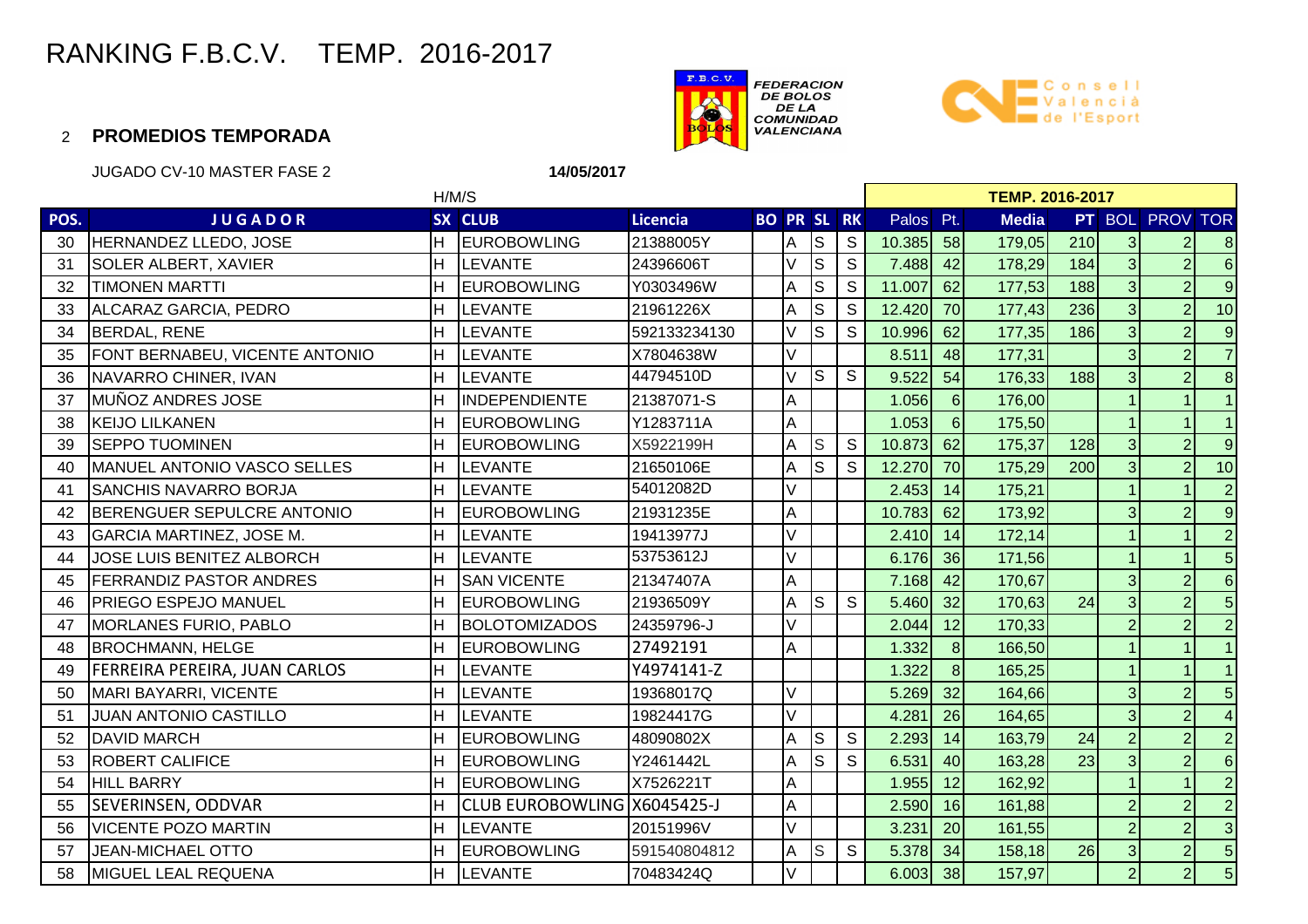



#### 2 **PROMEDIOS TEMPORADA**

JUGADO CV-10 MASTER FASE 2

**14/05/2017**

|                | H/M/S                            |    |                               |                 |                    |          |           |              |           | <b>TEMP. 2016-2017</b> |              |     |                |                 |                         |  |  |
|----------------|----------------------------------|----|-------------------------------|-----------------|--------------------|----------|-----------|--------------|-----------|------------------------|--------------|-----|----------------|-----------------|-------------------------|--|--|
| POS.           | <b>JUGADOR</b>                   |    | SX CLUB                       | <b>Licencia</b> | <b>BO PR SL RK</b> |          |           |              | Palos Pt. |                        | <b>Media</b> |     |                | PT BOL PROV TOR |                         |  |  |
| 59             | <b>FERNANDEZ, REINALDO</b>       | H  | <b>BOLOTOMIZADOS</b>          | X7697899Y       |                    | V        |           |              | 933       | $6 \overline{6}$       | 155,50       |     |                |                 |                         |  |  |
| 60             | <b>BAKER, MEL</b>                | н  | INDEPENDIENTE                 | X6188624-Z      |                    | A        |           |              | 3.716     | 24                     | 154,83       |     | 3              | $\overline{2}$  | $\overline{3}$          |  |  |
| 61             | <b>PRIEGO VALLADARES ANTONIO</b> |    | <b>EUROBOWLING</b>            | 33488967R       |                    | A        |           |              | 3.066     | 20                     | 153,30       |     | $\overline{2}$ | $\overline{2}$  | $\overline{3}$          |  |  |
| 62             | SERRANO BAUSET, ADRIAN           |    | INDEPENDIENTE                 | 33568301-P      |                    |          |           |              | 2.436     | 16                     | 152,25       |     | $\overline{2}$ | $\overline{2}$  | $\overline{2}$          |  |  |
| 63             | <b>HELGUE BROCKMANN</b>          |    | <b>EUROBOWLING</b>            | 27492191        |                    | A        |           |              | 2.115     | 14                     | 151,07       |     | $\overline{2}$ | $\overline{2}$  | $\overline{2}$          |  |  |
| 64             | <b>BENITEZ MARI, JOSE LUS</b>    |    | INDEPENDIENTE                 | 20784081-Q      |                    | V        |           |              | 3.303     | 22                     | 150,14       |     |                |                 | $\overline{2}$          |  |  |
| 65             | ROMERO MORENO, JOSE              |    | <b>SAN VICENTE</b>            | 19875449E       |                    | A        |           |              | 5.364     | 36                     | 149,00       |     | 3              | $\overline{2}$  | $\overline{5}$          |  |  |
| 66             | MUÑOZ RECHE DIEGO                |    | <b>EUROBOWLING</b>            | 51591209R       |                    | V        |           |              | 2.053     | 14                     | 146,64       |     | $\overline{2}$ | $\overline{2}$  | $\overline{2}$          |  |  |
| 67             | <b>SABORIT MELIA, RAFAEL</b>     |    | CLUB INDEPENDIENTE33570183-G  |                 |                    |          |           |              | 1.123     | $\overline{8}$         | 140,38       |     |                |                 | $\overline{1}$          |  |  |
| 68             | CHRISTIAN MARTINEZ VIDUEIRA      | Η  | <b>LEVANTE</b>                | 23323325Z       |                    | V        |           |              | 5.781     | 42                     | 137,64       |     | 3              | $\overline{2}$  | $6 \mid$                |  |  |
| 69             | <b>RAUL FELIPE GALAN</b>         | H  | <b>LEVANTE</b>                | 46875510S       |                    | V        |           |              | 3.575     | 26                     | 137,50       |     | 3              | $\overline{2}$  | $\overline{\mathbf{4}}$ |  |  |
| 132            | <b>BOX TOMAS, ANTONIO</b>        |    | CLUB INDEPENDIENTE 74176135-P |                 |                    | A        |           |              | 3.237     | 24                     | 134,88       |     | 3              | $\overline{2}$  | $\overline{3}$          |  |  |
| 133            | ZAMORA RODRGIUEZ, FCO. JAVIER    |    | IINDEPENDIENTE                | 48364003-V      |                    | A        |           |              | 2.152     | 16                     | 134,50       |     |                | $\overline{2}$  | $\overline{2}$          |  |  |
|                | <b>ESTEVE MARTINEZ, DOLORES</b>  | M  | <b>LEVANTE</b>                | 21976866K       | 10 <sup>1</sup>    | A        | ls.       | S            | 12.141    | 70                     | 173,44       | 710 | $\overline{3}$ | $\overline{2}$  | 10                      |  |  |
|                |                                  |    |                               |                 |                    |          |           |              |           |                        |              |     |                |                 |                         |  |  |
| 2              | <b>MOLLA MOYA ALICIA</b>         |    | M LEVANTE                     | 44850234G       | 10 <sup>1</sup>    |          |           | S            | 11.051    | 64                     | 172,67       | 650 | 3              | 2               | $\overline{9}$          |  |  |
| 3              | ALBERT PORTA, MILAGROS           | ΙM | <b>LEVANTE</b>                | 20387132L       | 10                 | V        |           | S            | 11.399    | 68                     | 167,63       | 620 | $\omega$       | $\overline{2}$  | 10                      |  |  |
| 4              | FERNANDEZ DOMINGUEZ, AURORA      | M  | <b>ILEVANTE</b>               | 22662038T       | 10                 | V        | $\vert$ S | S            | 11.097    | 70                     | 158,53       | 518 | $\overline{3}$ | $\overline{2}$  | 10                      |  |  |
| 5              | KOSKI PIRJO                      | M  | <b>EUROBOWLING</b>            | X7250587K       | 10                 | A        | $\vert$ S | S            | 4.849     | 32                     | 151,53       | 274 | $\overline{3}$ | $\overline{2}$  | 5 <sup>1</sup>          |  |  |
| 6              | <b>ALBERTE HUBERT</b>            | М  | <b>EUROBOWLING</b>            | 591480545472    | 10 <sup>1</sup>    | ΙA       | ls.       | S            | 5.214     | 34                     | 153,35       | 268 | $\overline{3}$ | $\overline{2}$  | 5 <sup>1</sup>          |  |  |
| $\overline{7}$ | Mª JESUS PEREZ HERVAS            | M  | <b>EUROBOWLING</b>            | 21483097Q       | 10                 | <b>A</b> | ls.       | $\mathsf{S}$ | 1.005     | $6 \overline{6}$       | 167,50       | 60  |                |                 | $\overline{1}$          |  |  |
| 8              | AILSBY, LYNNE                    | М  | <b>LEVANTE</b>                | X2653063J       | 10 <sup>°</sup>    | ΙA       |           |              | 6.151     | 36                     | 170,86       |     | 3              | $\overline{2}$  | 5 <sub>5</sub>          |  |  |
| 9              | LESLEY ANN GAMBLEN               | М  | LEVANTE                       | X7804638W       | 10                 | A        |           |              | 994       | $6 \overline{6}$       | 165,67       |     |                |                 |                         |  |  |
| 10             | <b>BUENAVENTURA RUIZ</b>         | М  | <b>ILICITANO</b>              | 21426074-X      | 10 <sup>1</sup>    | A        |           |              | 974       | $6 \overline{6}$       | 162,33       |     |                |                 |                         |  |  |
| 11             | <b>AURORA CARTAGENA</b>          | M  | <b>TORREJON</b>               | 53257138V       | 10 <sup>1</sup>    | V        |           |              | 1.238     | $\bf{8}$               | 154,75       |     |                |                 | $\mathbf{1}$            |  |  |
| 12             | <b>ASUNCION SEGURA</b>           |    | <b>ILICITANO</b>              | 21960081A       | 10                 | A        |           |              | 914       | $6 \overline{6}$       | 152,33       |     |                |                 | $\mathbf{1}$            |  |  |
| 13             | <b>HILL BETTY</b>                | Iм | <b>EUROBOWLING</b>            | X7526397S       | 10 <sup>1</sup>    | <b>A</b> |           |              | 2.981     | 20                     | 149,05       |     |                |                 | $\overline{3}$          |  |  |
| 14             | <b>THORPE, JULIE</b>             | M  | <b>EUROBOWLING</b>            | X5586862-R      |                    | A        |           |              | 1.185     | 8 <sup>1</sup>         | 148,13       |     |                |                 |                         |  |  |